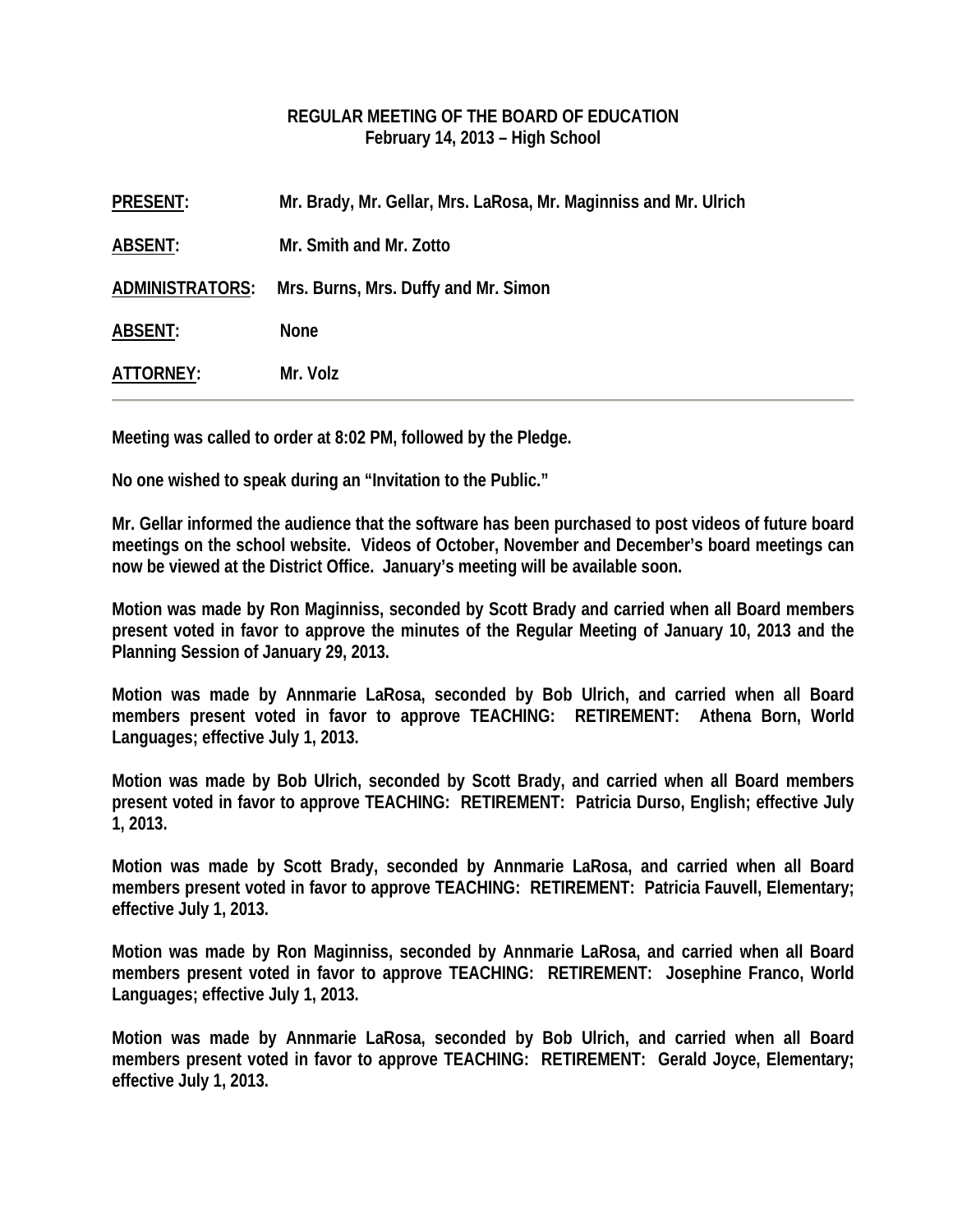**Motion was made by Bob Ulrich, seconded by Scott Brady, and carried when all Board members present voted in favor to approve TEACHING: RETIREMENT: Melissa Kennedy, Mathematics; effective July 1, 2013.** 

**Motion was made by Scott Brady, seconded by Ron Maginniss, and carried when all Board members present voted in favor to approve TEACHING: RETIREMENT: Robert Kollar, Physical Education; effective July 1, 2013.** 

**Motion was made by Ron Maginniss, seconded by Annmarie LaRosa, and carried when all Board members present voted in favor to approve TEACHING: RETIREMENT: Arlene Lace, Special Education; effective July 1, 2013.** 

**Motion was made by Annmarie LaRosa, seconded by Bob Ulrich, and carried when all Board members present voted in favor to approve TEACHING: RETIREMENT: Marian Metznik, Elementary; effective July 1, 2013.** 

**Motion was made by Bob Ulrich, seconded by Scott Brady, and carried when all Board members present voted in favor to approve TEACHING: RETIREMENT: Katherine Passamenti, Elementary; effective July 1, 2013.** 

**Motion was made by Scott Brady, seconded by Ron Maginniss, and carried when all Board members present voted in favor to approve TEACHING: RETIREMENT: William Raffloer, Elementary; effective July 1, 2013.** 

**Motion was made by Ron Maginniss, seconded by Annmarie LaRosa, and carried when all Board members present voted in favor to approve TEACHING: RETIREMENT: Claudia Ramey, Guidance; effective July 1, 2013.** 

**Motion was made by Annmarie LaRosa, seconded by Bob Ulrich, and carried when all Board members present voted in favor to approve TEACHING: RETIREMENT: Pearl Remily, Mathematics; effective July 1, 2013.** 

**Motion was made by Bob Ulrich, seconded by Scott Brady, and carried when all Board members present voted in favor to approve TEACHING: RETIREMENT: Mary Robertson, Elementary; effective July 1, 2013.** 

**Motion was made by Scott Brady, seconded by Ron Maginniss, and carried when all Board members present voted in favor to approve TEACHING: RETIREMENT: Linda Smith, Elementary; effective July 1, 2013.** 

**Motion was made by Annmarie LaRosa, seconded by Bob Ulrich, and carried when all Board members present voted in favor to approve TEACHING: RETIREMENT: Judith Warren, Special Education; effective July 1, 2013.** 

**Motion was made by Ron Maginniss, seconded by Scott Brady, and carried when all Board members present voted in favor to approve TEACHING: RETIREMENT: Geralyn Wilkens, Special Education; effective July 1, 2013.**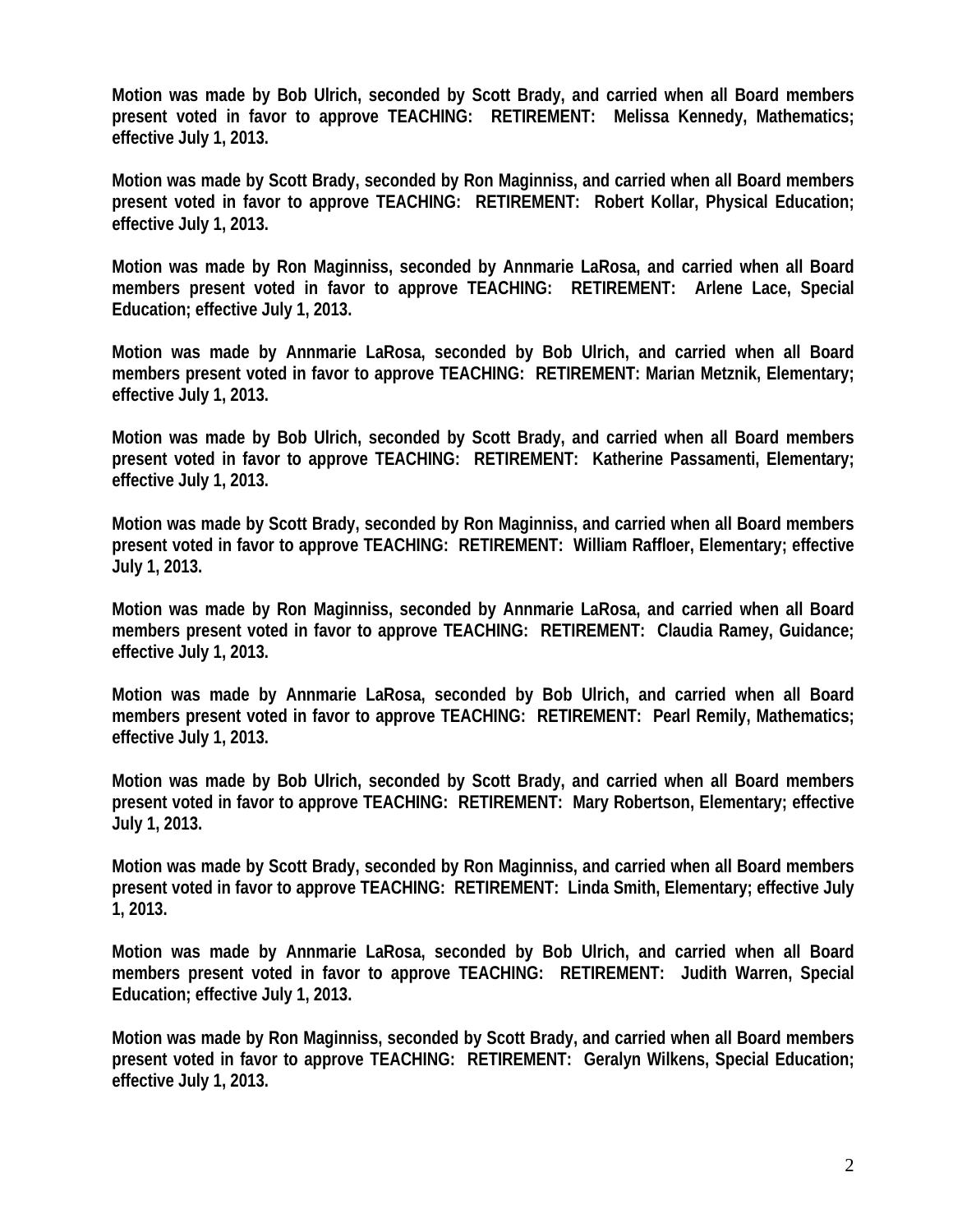**Motion was made by Ron Maginniss, seconded by Scott Brady, and carried when all Board members present voted in favor to approve TEACHING: REGULAR SUBSTITUTE: Yianna Petroutsas, World Languages; effective August 29, 2012; Karen Tomlinson, Elementary; effective August 29, 2012.** 

**Motion was made by Bob Ulrich, seconded by Annmarie LaRosa, and carried when all Board members present voted in favor to approve TEACHING: CHILD-REARING LEAVE OF ABSENCE: Beth Fiorini, Social Studies, effective September 1, 2013-June 30, 2014.** 

**Motion was made by Scott Brady, seconded by Annmarie LaRosa, and carried when all Board members present voted in favor to approve CLASSIFIED CIVIL SERVICE: RETIREMENT: Raymond Baldwin, Bus Driver, effective February 15, 2013.** 

**Motion was made by Bob Ulrich, seconded by Annmarie LaRosa, and carried when all Board members present voted in favor to approve CLASSIFIED CIVIL SERVICE: SUBSTITUTE CLERK TYPIST: Claire Bodner, effective February 15, 2013; Michelle DelPietro, effective February 15, 2013.** 

**Motion was made by Ron Maginniss, seconded by Scott Brady, and carried when all Board members present voted in favor to approve CLASSIFIED CIVIL SERVICE: SUBSTITUTE FOOD SERVICE WORKER: Lily-Ann Youngelman, effective February 15, 2013.** 

**Motion was made by Annmarie LaRosa, seconded by Ron Maginniss, and carried when all Board members present voted in favor to approve CLASSIFIED CIVIL SERVICE: SUBSTITUTE TEACHER AIDE: Helen Akley, effective February 15, 2013; Amanda Casey, effective February 15, 2013; Linda Daniels, effective February 15, 2013; Michelle Guadalupe, effective February 15, 2013; Kristen Hawkins, effective February 15, 2013; Linda Kennedy, effective February 15, 2013; Arleen Kurtz, effective February 15, 2013; Patricia O'Hare, effective February 15, 2013; Ellen Rubino, effective February 15, 2013; Terrie Stork, effective February 15, 2013; Kristine White, effective February 15, 2013; Tara Wolf, effective February 15, 2013;** 

**Motion was made by Bob Ulrich, seconded by Scott Brady, and carried when all Board members present voted in favor to approve OTHER: 2013 SPRING HIGH SCHOOL COACHES: BASEBALL: Shawn Rush, Varsity Coach; Richard Zeitler, Assistant Varsity Coach; Michael LaCova, J.V. Coach. SOFTBALL: Michelle Jantzen, Varsity Coach; Beth Crimi, Assistant Varsity Coach; Colleen Reilly, J.V. Coach. BOYS TRACK: Jeremy Robertson, Varsity Coach; John Lavery, Assistant Varsity Coach. GIRLS TRACK: Nick Grieco, Varsity Coach; Chris Kaigh, Assistant Varsity Coach. BOYS LACROSSE: Scott Craig, Varsity Coach; William Turri, Assistant Varsity Coach; Jon Reese, Varsity Volunteer Coach; Peter Murray, Varsity Volunteer Coach; Mike Hazelton, J.V. Coach; Dave Rubano, Asst. J.V. Coach; James DeVivo, J.V. Volunteer Coach. GIRLS LACROSSE: Joseph Nicolosi, Varsity Coach; Thomas Powers, Asst. Varsity Coach; Cathy Lang, J.V. Coach; Chelsea Donaldson, Asst. J.V. Coach; Lauren Spagnoletta, Volunteer Coach. BOYS TENNIS: George Botsch, Varsity Coach; Norman Wingert, J.V. Coach. GIRLS GOLF: Thomas Loudon, Varsity Coach.** 

**Motion was made by Scott Brady, seconded by Annmarie LaRosa, and carried when all Board members present voted in favor to approve OTHER: 2013 SPRING MIDDLE SCHOOL COACHES: BASEBALL: Brian Dieumegard, 7-8 Udall Coach; James Farnworth, 7-8 Beach Coach; SOFTBALL: Shanan Mauro, 7-8 Udall Coach; Frank Franzone, 7-8 Beach Coach. BOYS TRACK: Michael DiStefano, 7-8 Udall Coach; Vincent Luvera, 7-8 Beach Coach. GIRLS TRACK: Steve DiPaola, 7-8 Udall Coach; John Denninger, 7-8 Beach Coach. BOYS LACROSSE: Mike Ferrugiari, 7-8 Udall**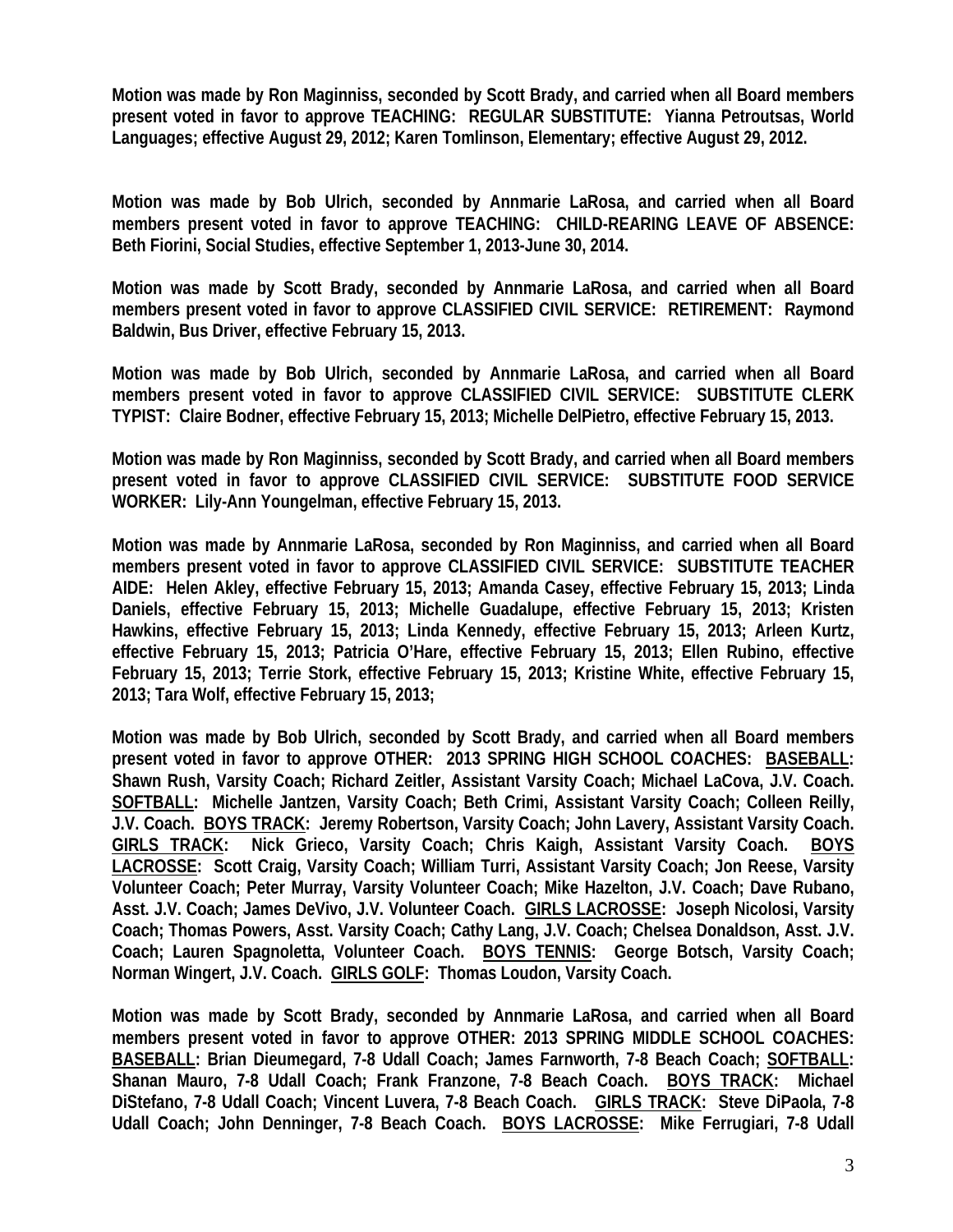**Coach; William Sasso, Assistant Udall Coach; Chris Scharf, 7-8 Beach Coach; Greg Schmalenberger, Assistant Beach Coach. GIRLS LACROSSE: Debra Mock-Dorfman, 7-8 Udall Coach; Jamie Rizzo, Assistant Udall Coach; Taylor Troyano, 7-8 Beach Coach; Thomas Gargiulo, Assistant Beach Coach. BOYS AND GIRLS SWIMMING: Kerri Whalen, 7-8 Udall/Beach Coach; Andrew Culmo, Assistant Udall/Beach Coach; KristieLee Schubert/Hender, Volunteer Coach; BOYS TENNIS: Gregory Iorio, 7-8 Udall/Beach.** 

**Motion was made by Scott Brady, seconded by Annmarie LaRosa, and carried when all Board members present voted in favor to approve OTHER: SUBSTITUTE TEACHER: Mary Alotta, effective February 15, 2013; Tara Annuziata, effective February 15, 2013.** 

**CURRICULUM UPDATE: Bernadette Burns spoke about the National Geography Bee for grades 4 through 8. She also informed the audience that in January, 40 High School DECA students competed in the Suffolk County Regional Competition. January Regents exams were administered to 157 students. Sixty percent passed with a 65 or above and are on track to graduate on time. On March 19, 2013 there will be a Parent Academy on Common Core and Go Math. Additional information will go home in the students' backpacks in a couple of weeks.** 

**REPORT OF BOARD COMMITTEES:** 

**Finance: Bob Ulrich discussed the topics addressed at the meeting that was held of 2/14/13 where the treasurer's report, payroll summary report, financial statements for the month of December, internal claims audit report, warrants, system manager audit trail, budget transfers, donations, surplus equipment, bids, health service contracts and one change order for Web Construction were all discussed.** 

**Policy Committee: Annmarie LaRosa discussed the topics addressed at the meeting that was held on 1/24/13.** 

**Motion was made by Bob Ulrich, seconded by Annmarie LaRosa, and carried when all Board members present voted in favor to approve the following policies: Policy #4212 -Table of Organization; Policy #5683-District-Wide Safety Committee; Policy #7516 – Wellness; Policy #8240 – Instructional Programs: Driver Education, Gifted and Talented Education and Physical Education; Policy #8321 – Internet Usage.** 

**Buildings and Grounds: Scott Brady reported on the meeting that was held on 2/14/13. Some of the topics discussed and reviewed were bond construction projects, athletic storage buildings, and interior fencing still to be done. Building usage and leases were discussed as well.** 

**Committee on Special Education/Preschool: Ron Maginniss reported on the meeting that was held 2/17/13. Student placements and recommendations were discussed and a review of details for the budget. The staff is preparing IEP's and scheduling annual CSE meetings.** 

**Health and Wellness/COMPASS Coalition: Annmarie LaRosa reported on the meeting that was held on 2/13/13. The topics discussed were the Wellness Weekend at the High School. There will be a 6th grade Volleyball Tournament on 3/1/13; a 5th grade Volleyball Tournament on 3/2/13 and on 3/3/13 there is a Kids' Dash, 5K Run and Health Fair. Community members can register for Kids' Dash and 5K Run between 9:00 and 10:45 on Sunday, March 3rd. Parent Awareness Night will take place March**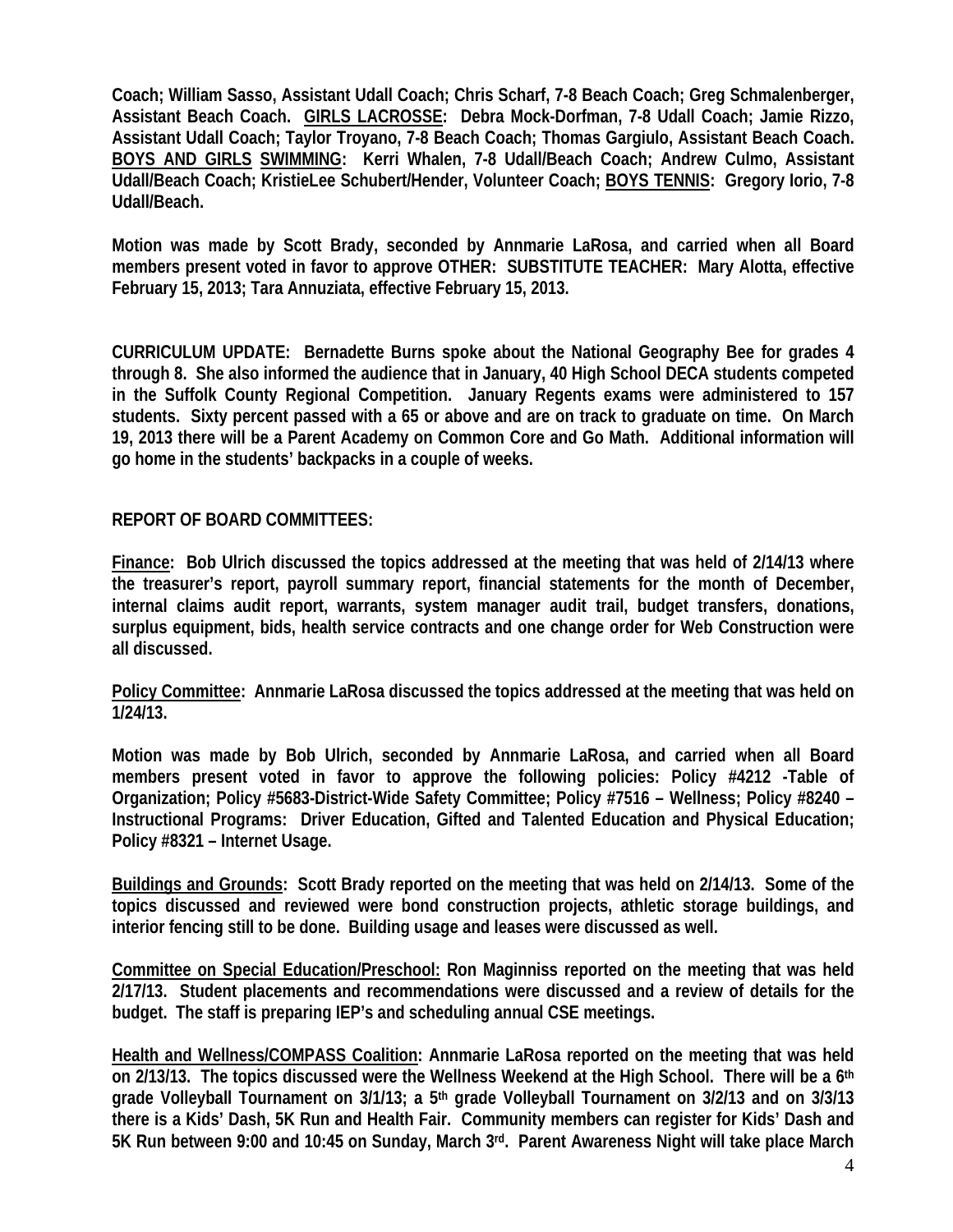**5th at Beach St. Middle School. The Presentation is on "No, Not My Kid: What You Need to Know About the Prescription Drug Epidemic on Long Island." The next Health and Wellness meeting will take place on Wednesday, March 20, 2013 at 10:00 a.m. at Bayview Elementary School.** 

**Anti-Bullying Awareness Committee: Dan Marquardt reported on the meeting that was held on 1/14/13. Mr. Marquardt informed the audience that the district recently had a P.S. I Love You Day. He also spoke about CBS News sharing information on Bullying and referred to a You Tube video worth viewing regarding Violence in our Culture. There will be a Boot Out Bullying event in the spring. Paper boots will be sold for a dollar and the committee will be collecting gently used sneakers. All of the proceeds will go to the Make-A-Wish Foundation.** 

**The Treasurer's Report for December 2012 was presented. Beginning balance as of November 30, 2012 \$11,143,272.39, ending balance as of December 31, 2012 \$3,265,304.79.** 

**Motion was made by Scott Brady, seconded by Ron Maginniss, and carried when all Board members present voted in favor to approve budget transfers numbered 3056 to 3057 for the 2012-2013 school year.** 

**Motion was made by Ron Maginniss, seconded by Scott Brady, and carried when all Board members present voted in favor to approve Change Order No. 1 for Web Construction Corp. in the amount of \$2,041.00.** 

**Motion was made by Ron Maginniss, seconded by Annmarie LaRosa, and carried when all Board members present voted in favor to approve the following donations: Box Tops for Education/Beach St. Middle School in the amount of \$811.70 and Motorola Solution Foundation/West Islip Robotics Team in the amount of \$6,500.00.** 

**Motion was made by Bob Ulrich, seconded by Scott Brady, and carried when all Board members present voted in favor to approve the following Health Service Contracts for the 2012-13 school year with the Bay Shore UFSD in the amount of \$9,458.67, Deer Park UFSD in the amount of \$3,632.04 and the Plainedge UFSD in the amount of \$606.97.** 

**Motion was made by Scott Brady, seconded by Ron Maginniss, and carried when all Board members present voted in favor to declare the following surplus items – 240 Biology Lab textbooks from 1991; 1 Broken spectrophotometer; 5 broken microscopes; 26 Biology review textbooks; 24 Biology lab books from 1990; 11 Biology textbooks from 1984; Sequential 3 Math textbooks; Math A textbooks; 1992 Chevrolet Suburban #502; 1988 GMC Van #509; Olympia Master Type D typewriter, Olympia ES95 typewriter; Victor 1260-Z adding machine and Casio DL27QB adding machine.** 

**Motion was made by Bob Ulrich, seconded by Annmarie LaRosa, and carried when all Board members present voted in favor to approve the following bids: Small kitchen equipment and Large kitchen equipment.** 

## **PRESIDENT'S REPORT:**

**Motion was made by Scott Brady, seconded by Ron Maginniss, and carried when all Board members present, with the exception of Annmarie LaRosa who chose to abstain from voting***,* **voted in favor to approve the lease with South Shore Children's Center of West Islip.**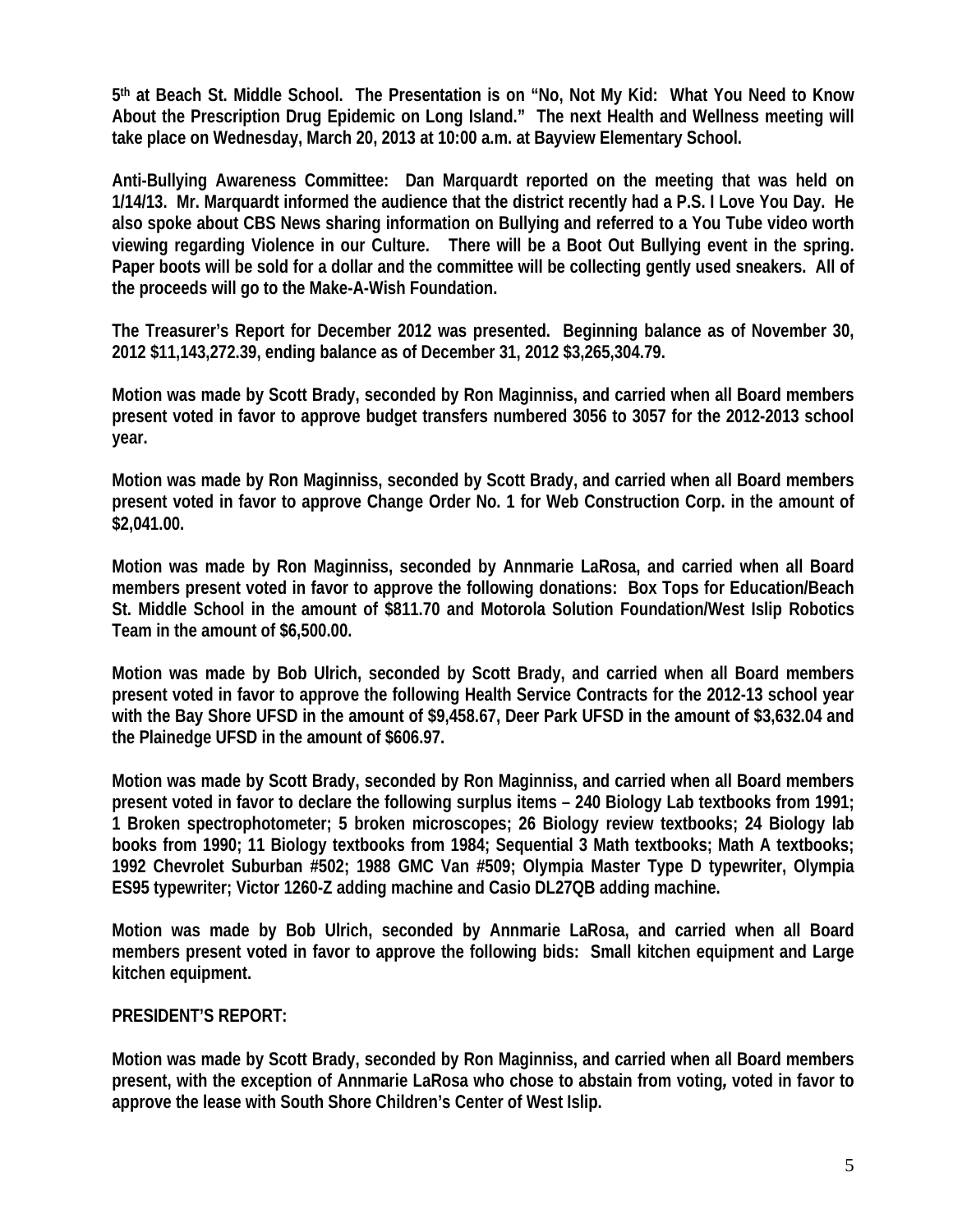**Motion was made by Annmarie LaRosa, seconded by Scott Brady, and carried when all Board members present voted in favor to approve the creation of a Board of Education Safety and Security Advisory Committee (as per Policy #2211). This is a new committee will be comprised of administration and board members Scott Brady and Mike Zotto.** 

**Mr. Gellar informed the audience that the lease with South Shore Children's Center of West Islip is positive for the district and the district will continue to rent additional space moving forward.** 

**Mr. Gellar also spoke about a meeting he had with Mr. Simon and Senator Boyle on 1/7/13. The topics discussed were state aid for the district, ongoing security concerns, and possibly obtaining grant money to be used for security purposes. Mr. Simon gave Senator Boyle a letter listing the district's security needs.** 

**The Legislative Action Committee will meet on 2/19/13 at 7:30 PM at the District Office. The committee will discuss ways to fight for more state aid for the district.** 

**SUPERINTENDENT'S REPORT: Mr. Simon wished everyone a Happy Valentine's Day. He informed the audience about school messenger calls going out next week to parents of students that are not in school next week. He encouraged parents to call their child's school and inform them if their child will be out next week. Regular school instruction is definitely going on and the vast majority of staff will be in.** 

**Mr. Simon also spoke about PAWS and how the funds they raise support many projects to benefit the students of West Islip. There will be a PAWS 2013 Annual Gala on Friday, March 15, 2013 honoring Scott Craig/Education Award, George Smith/Community Award and Jeanne Koeper/Friends of PAWS Award.** 

**Mr. Simon also reminded the audience of the upcoming budget work session dates on February 27th, March 6th, March 20th, April 3rd and April 8th, 2013 at 7:30 p.m. in the Beach Street Cafeteria.** 

**Nominating Petitions for Board Trustee seats are due at the District Office by 5:00 p.m. on April 15, 2013.** 

## **NOTICES/REMINDERS: NONE**

**The following residents wished to speak during an "Invitation to the Public" - Catherine Artusa, Marcelle Crudele and Michelle Delaney.** 

**Catherine Artusa, 574 Peter Paul Drive, West Islip, NY – Mrs. Artusa had several concerns regarding the lunch period at Bayview Elementary as well as questions regarding the GO Math link on the school website. Mr. Gellar assured Mrs. Artusa that Mr. Simon would speak with Mr. Mullins regarding all her concerns. Mrs. Burns informed Mrs. Artusa that the link did not upgrade correctly and that the whole system needs to reboot. This will be done over the next couple of weeks.**